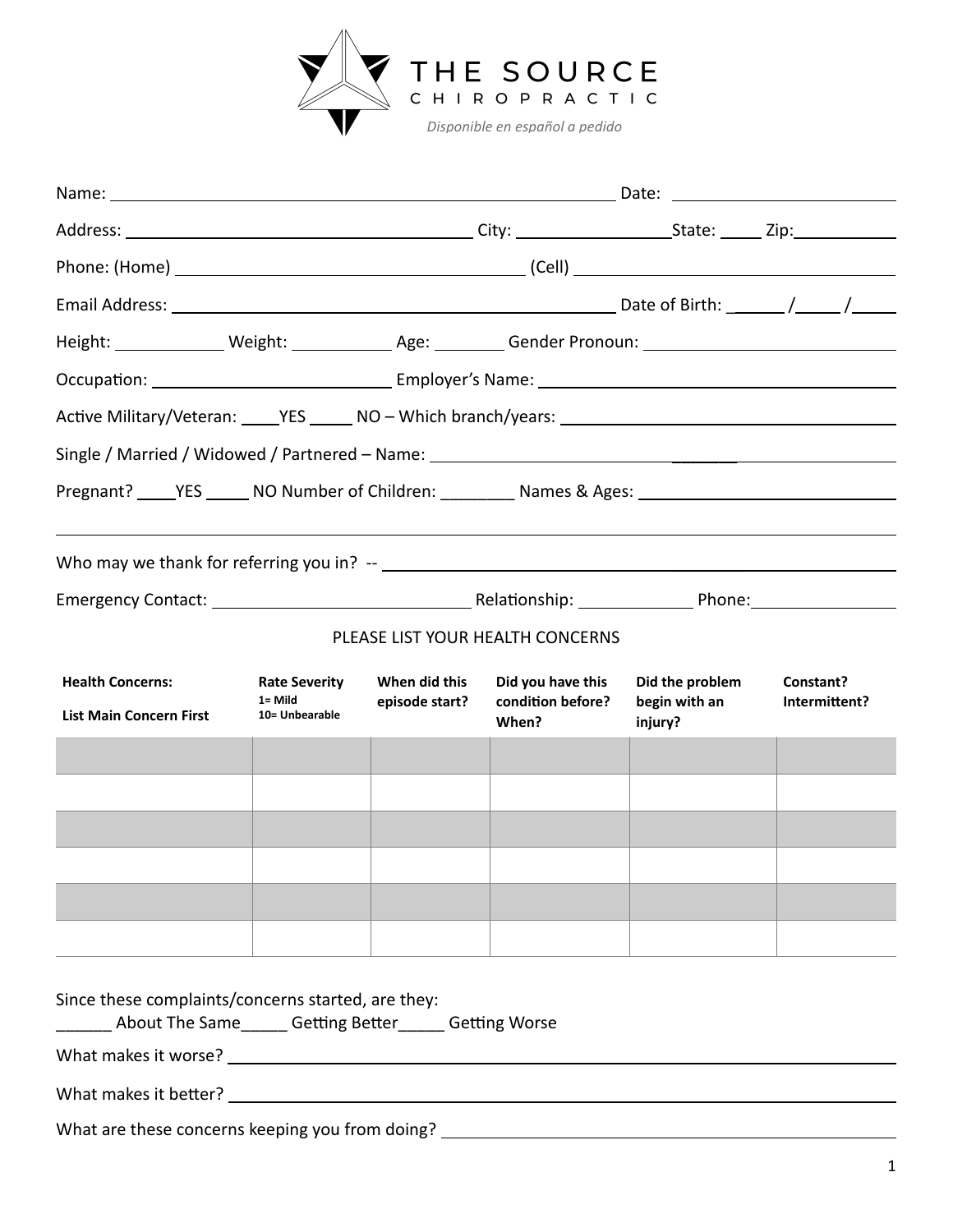| Have you seen any other doctors/ health providers for this condition?                                |
|------------------------------------------------------------------------------------------------------|
|                                                                                                      |
|                                                                                                      |
|                                                                                                      |
| List all MEDICATIONS you are currently taking: __________________________________                    |
|                                                                                                      |
|                                                                                                      |
|                                                                                                      |
|                                                                                                      |
| Fractured any bones? _____YES ______ NO - If YES, please describe: _________________________________ |

### **CIRCLE ANY & ALL OF THESE PROBLEMS YOU'VEHAD IN THE LAST 2 YEARS**

| <b>DIZZINESS</b>      | <b>ASTHMA</b>              | KIDNEY PROBLEMS          | <b>CHRONIC FATIGUE</b> |
|-----------------------|----------------------------|--------------------------|------------------------|
| <b>HEADACHES</b>      | <b>ULCERS</b>              | <b>BLADDER PROBLEMS</b>  | <b>LUPUS</b>           |
| <b>VERTIGO</b>        | <b>CHEST PAINS</b>         | <b>IRRITABLE BLADDER</b> | <b>FYBROMYALGIA</b>    |
| <b>EAR INFECTIONS</b> | <b>ARM NUMBNESS</b>        | <b>SCIATICA</b>          | ADD / ADHD             |
| <b>ALLERGIES</b>      | <b>ARM PAIN</b>            | <b>LEG NUMBNESS</b>      | <b>GERD</b>            |
| <b>TMJ</b>            | <b>HAND NUMBNESS</b>       | <b>FEET NUMBNESS</b>     | <b>ANXIETY</b>         |
| <b>NECK PAIN</b>      | SHOULDER PAIN              | LOW BACK PAIN            | <b>NERVOUSNESS</b>     |
| <b>MIGRAINES</b>      | <b>HEART DISORDERS</b>     | <b>HIP PAIN</b>          | <b>EPILEPSY</b>        |
| STIFFNESS IN NECK     | MID BACK PAIN              | <b>LEG PAINS</b>         | <b>DISC PROBLEMS</b>   |
| <b>CHRONIC SINUS</b>  | STOMACH DISORDERS          | <b>KNEE PAIN</b>         | <b>INFERTILITY</b>     |
| <b>THROAT ISSUES</b>  | <b>NAUSEA or REFLUX</b>    | <b>LIVER DISEASE</b>     | <b>OTHER</b>           |
| <b>THYROID ISSUES</b> | <b>HIGH BLOOD PRESSURE</b> | <b>MENSTRUAL ISSUES</b>  |                        |

#### **CIRCLE ANY CONDITIONS YOU HAVE CURRENTLY OR IN THE PAST:**

| STROKE - CANCER - HEART DISEASE - SPINAL SURGERY - SEIZURES - SPINAL FRACTURE - SCOLIOSIS - DIABETES          |     |
|---------------------------------------------------------------------------------------------------------------|-----|
| Are you interested in tracking your emotional well-being while in care at The Source Chiropractic? ______ YES | NO. |
| What are your expectations with care at The Source Chiropractic?                                              |     |

\_\_\_\_\_\_\_\_\_\_\_\_\_\_\_\_\_\_\_\_\_\_\_\_\_\_\_\_\_\_\_\_\_\_ \_\_\_\_\_\_\_\_\_\_\_\_\_\_\_\_\_\_\_\_\_\_\_\_\_\_\_\_\_\_\_\_\_ \_\_\_\_\_\_\_\_\_\_\_\_\_\_\_\_\_\_\_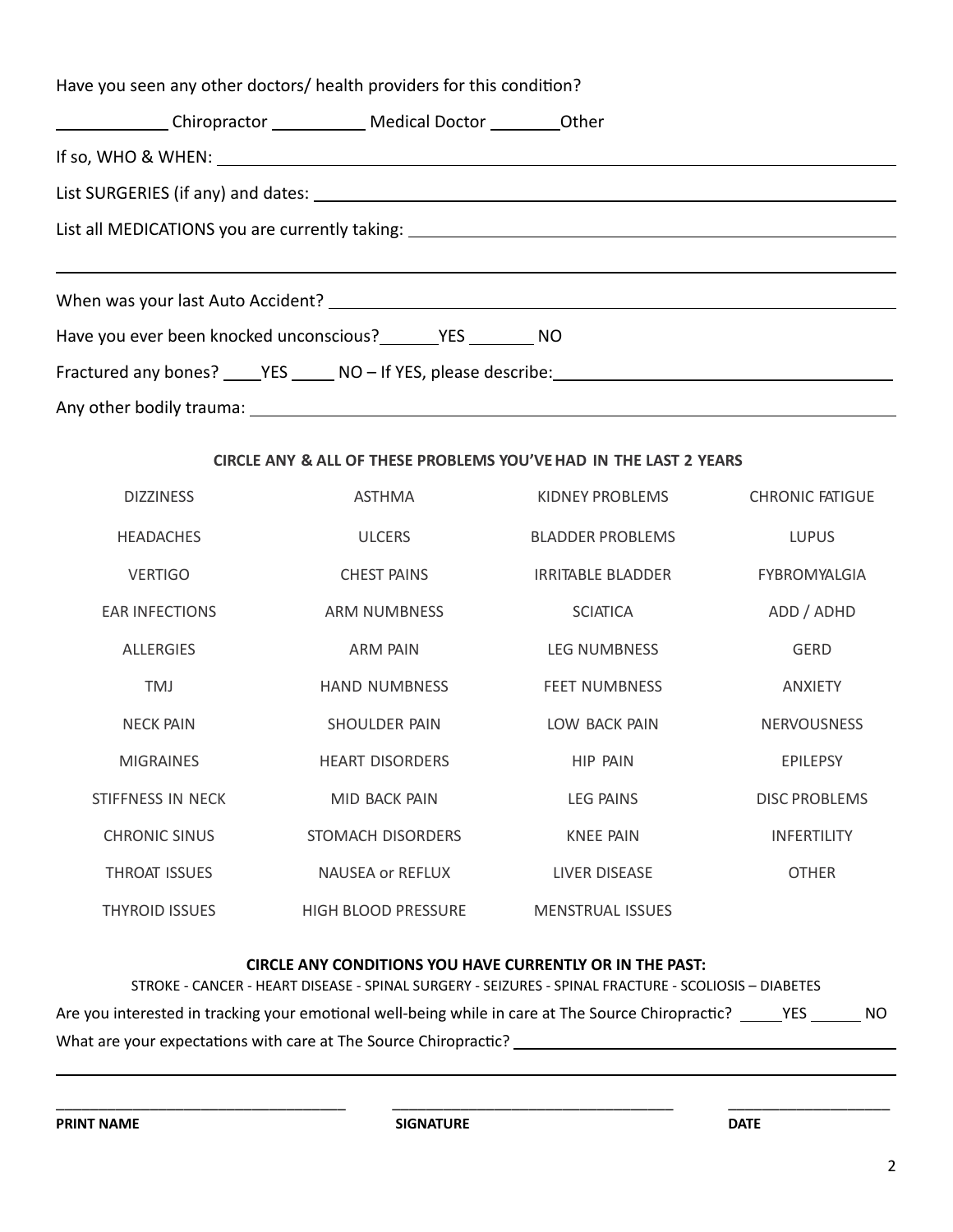| Name: |  |
|-------|--|
| Date: |  |

## **EMOTIONAL HEALTH AND WELLBEING**

Below are some statements about feelings and thoughts. Please circle the number that best describes your experiences of each over the last 2 weeks.

| <b>STATEMENTS</b>                                      | <b>NONE</b><br><b>OF THE</b><br><b>TIME</b> | <b>RARELY</b>  | <b>SOME OF</b><br>THE TIME | <b>OFTEN</b>   | <b>ALL THE</b><br><b>TIME</b> |
|--------------------------------------------------------|---------------------------------------------|----------------|----------------------------|----------------|-------------------------------|
| I've been feeling optimistic<br>about the future.      | $\mathbf{1}$                                | $\overline{2}$ | 3                          | 4              | 5                             |
| I've been feeling useful.                              | $\mathbf{1}$                                | $\overline{2}$ | 3                          | 4              | 5                             |
| I've been feeling relaxed.                             | $\mathbf{1}$                                | $\overline{2}$ | 3                          | 4              | 5                             |
| I've been feeling interested in<br>other people        | $\mathbf{1}$                                | $\overline{2}$ | 3                          | 4              | 5                             |
| I've had energy to spare.                              | $\mathbf{1}$                                | $\overline{2}$ | 3                          | 4              | 5                             |
| I've been dealing with<br>problems well.               | $\mathbf{1}$                                | $\overline{2}$ | 3                          | 4              | 5                             |
| I've been thinking clearly.                            | $\mathbf{1}$                                | $\overline{2}$ | 3                          | 4              | 5                             |
| I've been feeling good about<br>myself.                | $\mathbf{1}$                                | $\overline{2}$ | 3                          | 4              | 5                             |
| I've been feeling close to<br>other people.            | $\mathbf{1}$                                | $\overline{2}$ | 3                          | 4              | 5                             |
| I've been feeling confident.                           | $\mathbf{1}$                                | $\overline{2}$ | 3                          | 4              | 5                             |
| I've been able to make up my<br>own mind about things. | $\mathbf{1}$                                | $\overline{2}$ | 3                          | 4              | 5                             |
| I've been feeling loved.                               | $\mathbf{1}$                                | $\overline{2}$ | 3                          | $\overline{4}$ | 5                             |
| I've been interested in new<br>things.                 | $\mathbf{1}$                                | $\overline{2}$ | 3                          | 4              | 5                             |
| I've been feeling cheerful.                            | $\mathbf{1}$                                | $\overline{2}$ | 3                          | 4              | 5                             |

Warwick-Endinburgh Mental Wellbeing Scale (WEMWBS)

NHS Health Scotland, University of Warwick and University of Edinburgh, 2006, all rights reserved.

Please read each item and circle the number which comes closest to how you have been feeling in the past 2 weeks. Don't take too long over your replies, your immediate reaction to each item will probably be more accurate than a long thought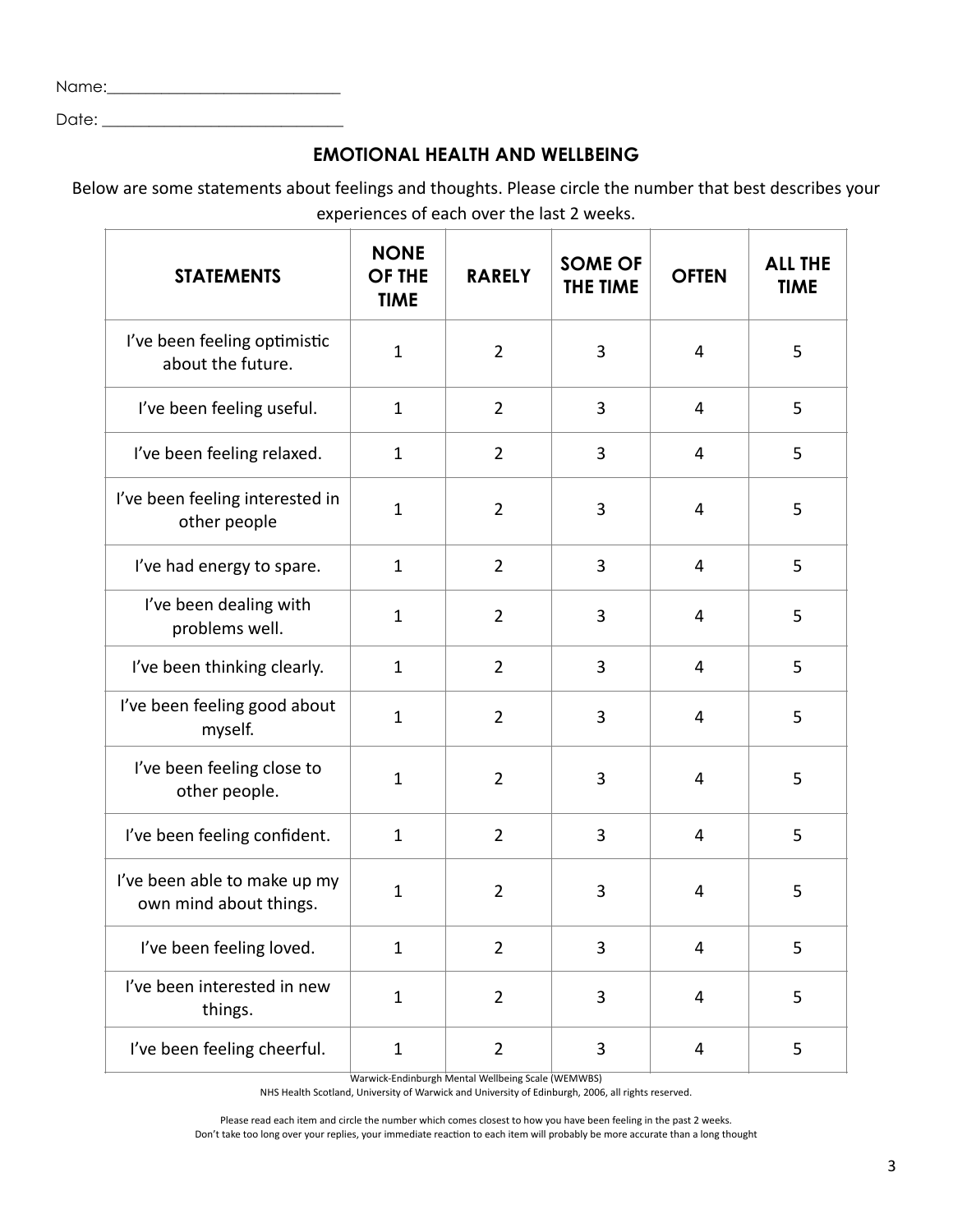

#### **Informed Consent for Chiropractic Care**

When a patient seeks chiropractic health care and we accept a patient for such care, it is essential for both of us to be working for the same objective. It is important that each patient understand both the objective(s) and the method(s) that will be used to attain this objective. This will prevent any confusion or disappointment. You have the right, as a patient, to be informed about the condition and the recommended care to be provided so that you make the decision whether or not to undergo chiropractic care after being advised of the known benefits, risks, and alternatives.

Chiropractic is a science, philosophy and art which concerns itself with the relationship between the spinal structure and the health of the nervous system. As chiropractors we understand that health is a state of optimal physical, mental, and social well-being, not merely the absence of disease or infirmity.

One disturbance to the nervous system is called a vertebral subluxation. This occurs when one or more of the 24 vertebra in the spinal column become misaligned and/or do not move properly. This causes an unhealthy change to nerve function and interference to the nervous system. This may result in pain and dysfunction or may be entirely asymptomatic.

Subluxations are corrected and/or reduced by a chiropractic adjustment. An adjustment is the specific application of force to correct and/or reduce vertebral subluxation. Our chiropractic method of correction is by specific adjustments to the spine. Adjustments are done by hand where the doctor will put pressure on the specific segment(s) of the spine to adjust the vertebrae into a better position.

If at the beginning or during the course of care we encounter a non-chiropractic or unusual findings, we will advise you of those findings and recommend some further testing or refer you out to another health care provider.

Chiropractic care has been proven to be very safe and effective. It is not unusual however, to be sore after your first few corrective adjustments. Although rare it is possible to suffer from other side effects; i.e. muscle spasms, stiffness, rib fracture, headache, and dizziness. Some of these symptoms are similar presentations to people experiencing a stroke; if you have a history of strokes or think you may be experiencing one, please let us know immediately.

I have read and fully understand the above statements and therefore accept chiropractic care on this basis.

| Print Name                                                                                                     | Signature                                                                                                                                                                                                                                     | Date |
|----------------------------------------------------------------------------------------------------------------|-----------------------------------------------------------------------------------------------------------------------------------------------------------------------------------------------------------------------------------------------|------|
|                                                                                                                | <b>Consent to Evaluate and Adjust a Minor Child</b>                                                                                                                                                                                           |      |
| $\mathsf{L}$                                                                                                   | being the parent or legal guardian of _________________have read and fully understand the<br>above Informed Consent and hereby grant permission for my child to receive chiropractic care.                                                    |      |
|                                                                                                                | <b>Pregnancy Release</b>                                                                                                                                                                                                                      |      |
|                                                                                                                | This is to certify that to the best of my knowledge I am not pregnant, and the above doctor and his/her associates have<br>my permission to perform an x-ray evaluation. I have been advised that x-rays can be hazardous to an unborn child. |      |
| Date of last menstrual cycle: National Contract Contract Contract Contract Contract Contract Contract Contract |                                                                                                                                                                                                                                               |      |

\_\_\_\_\_\_\_\_\_\_\_\_\_\_\_\_\_\_\_\_\_\_\_\_\_\_\_\_\_\_\_\_\_\_\_\_\_ \_\_\_\_\_\_\_\_\_\_\_\_\_\_\_\_\_\_\_\_\_\_\_\_\_\_\_\_\_\_\_\_\_\_\_\_\_\_\_ \_\_\_\_\_\_\_\_\_\_\_\_\_\_\_\_\_\_